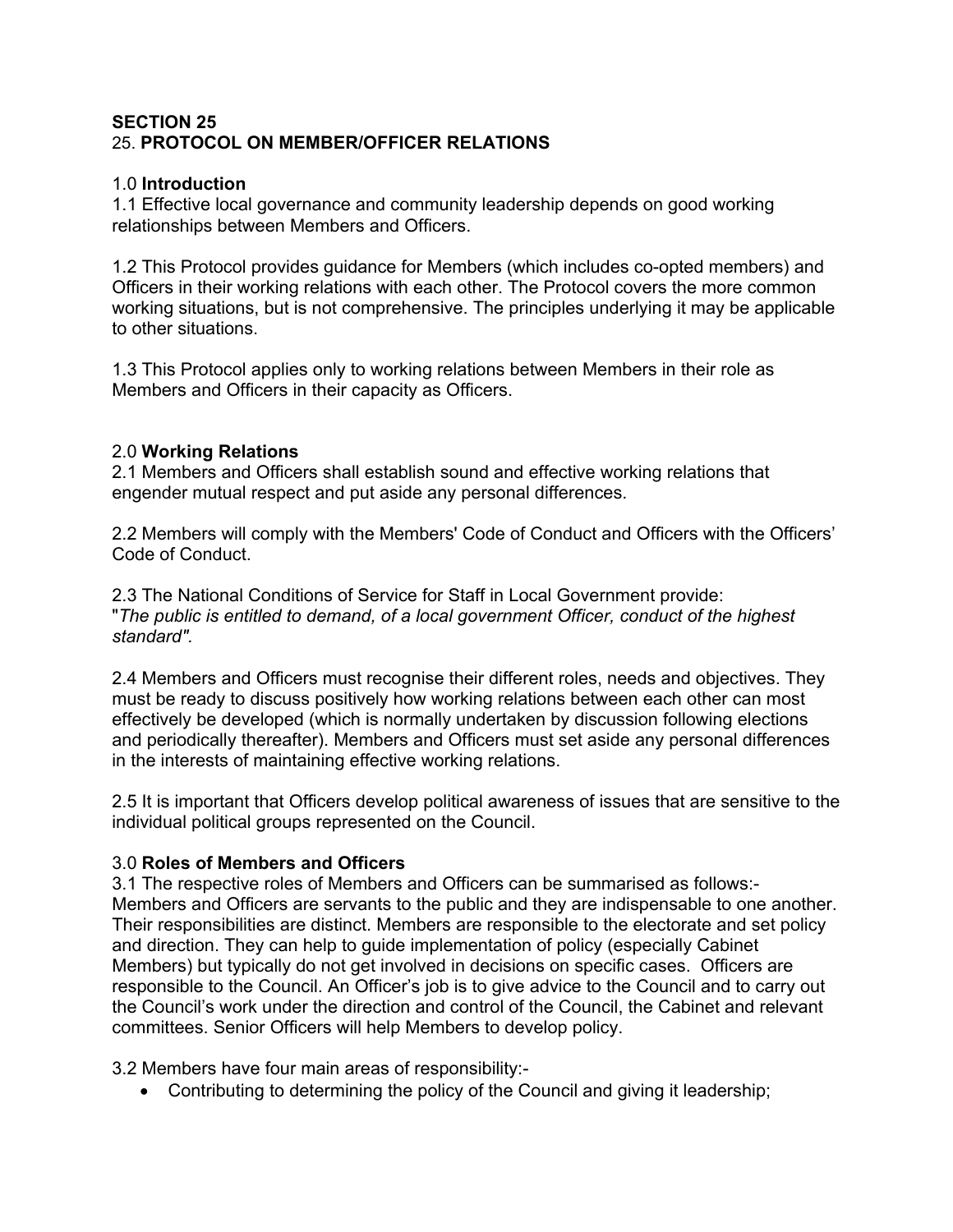- Monitoring and reviewing the performance of the Council in implementing that policy and delivering services;
- Representing the Council in their local areas and externally;
- Acting as advocates on behalf of their constituents.

3.3 An Officer's role is:-

- To give advice and information to all Members on an impartial basis;
- To help Members formulate policies; and
- To implement policies determined by the authority, provided the policies are within the law.
- In all advice, including reports, it is the responsibility of the Officer to express his/her own professional advice in an objective manner and make recommendations based on this.

3.4 Through performance appraisal, target setting and day to day management, Officers receive guidance and direction from their Line Managers. Members are not authorised to ask Officers to undertake specific tasks other than:-

- Through the formal decision-making process (Council, Cabinet, Committees etc);
- To request the provision of consumable resources provided by the Council for the use of Members;
- Where staff have been specifically allocated to give support to a Member, a group of Members, or all Members.

# **4.0 Expectations**

4.1 Members can expect from Officers:-

a) A commitment to the Council as a whole and not to any political group.

b) A working partnership.

c) An understanding of and support for respective roles, workloads and the differing pressures.

d) Timely response to enquiries and complaints in accordance with the agreed procedure for handling Member queries.

e) Clear, objective advice, not influenced by political views or preference, which does not compromise the political neutrality of Officers.

f) Regular, up-to-date information on matters that can reasonably be considered appropriate and relevant to their needs, having regard to any individual responsibilities that they have and positions that they hold.

g) Awareness of and sensitivity to the political environment.

h) Respect, courtesy and dignified behaviour appropriate to the occasion.

i) Training and development in order to carry out their role effectively.

j) A high level of integrity and confidentiality, appropriate to the situation.

k) Not to have Officers' personal issues raised with them outside the agreed procedures.

l) That they will not attempt to influence improperly any Member to advance Officers' personal interests or influence improperly a decision

m) At all times compliance with the Code of Conduct for Officers

n) Support for the role of Members as the local representatives of the Council, within any scheme of support for Members` , which may be approved by the authority.

4.2 Officers can expect from Members: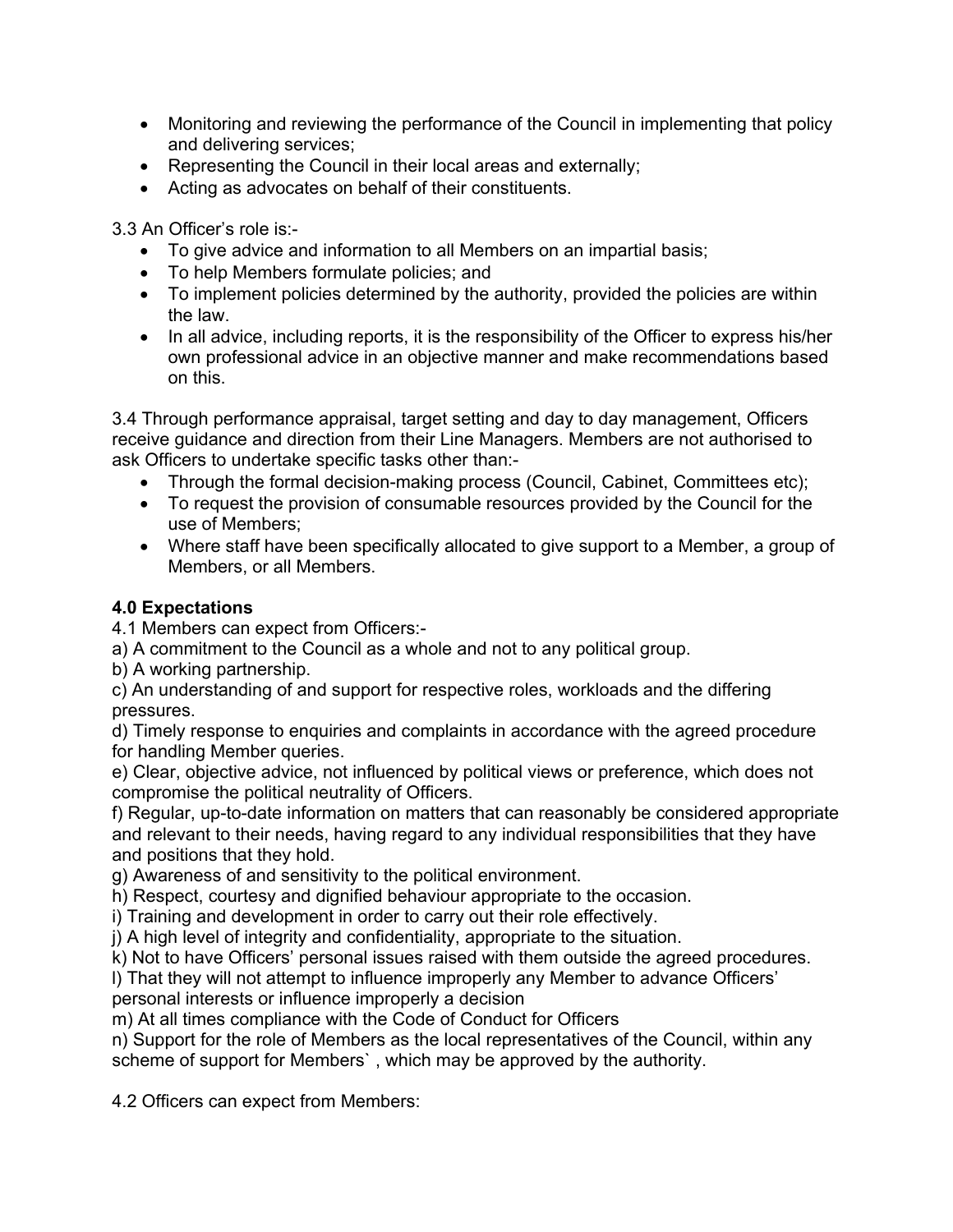a) A working partnership.

b) An understanding of and support for respective roles, workloads and differing pressures.

c) Leadership and direction.

d) Respect for their advice and as a person, courtesy and dignified behaviour appropriate to the occasion as set out within the Flintshire Standard.

e) A high level of integrity and confidentiality appropriate to the situation.

f) Not to be subject to bullying or to be put under undue pressure to accord with a Member's wishes.

g) Not to use their position or relationship with Officers improperly to advance their personal interests, or those of others, or to improperly influence decisions.

h) That Members will at all times comply with the Council's Code of Conduct.

i) Appropriate scrutiny of decisions that focuses on objective measures of performance and outcomes

j) Respect for differing working hours and working patterns with appropriate time being allowed for responding to queries and concerns as set out in the agreed procedure

# **5.0 Courtesy**

5.1 Mutual respect between Members and Officers is essential, it is important that any dealings between the parties should observe the highest standards of behaviour and courtesy towards each other and will not take or attempt to take unfair advantage of their position.

5.2 Members and Officers should have regard to the formality of the occasion as to the mode of address they choose to adopt. In particular, in formally convened meetings and/or meetings open to the public a formal mode of address should be adopted. In all other cases Members and Officers will respect preferred modes of address.

5.3 The behaviours expected are set out in more detail within the Flintshire Standard which also includes a mechanism for informally resolving disputes between Members and Officers.

# 6 **Officers Giving Advice and Information to Political Groups**

6.1 There is statutory recognition for political groups. It is common practice for such groups to give preliminary consideration to matters of Council business in advance of them being considered at Council, Cabinet or Committee, though for some committees (such as Planning Committee and Overview and Scrutiny Committees) it is not appropriate to apply a "political whip". Officers may properly be called upon to support and contribute to such deliberations by political groups.

6.2 The support provided by Officers can take many forms, ranging from a briefing meeting with a Chairperson or Spokesperson prior to a Committee meeting, to a presentation to a full political group meeting. Whilst in practice such Officer support is likely to be in most demand from whichever political group is for the time being in control of the Council, such support is available to all political groups.

6.3 Certain points must, however, be clearly understood by all those participating in this type of process, Members and Officers alike. In particular: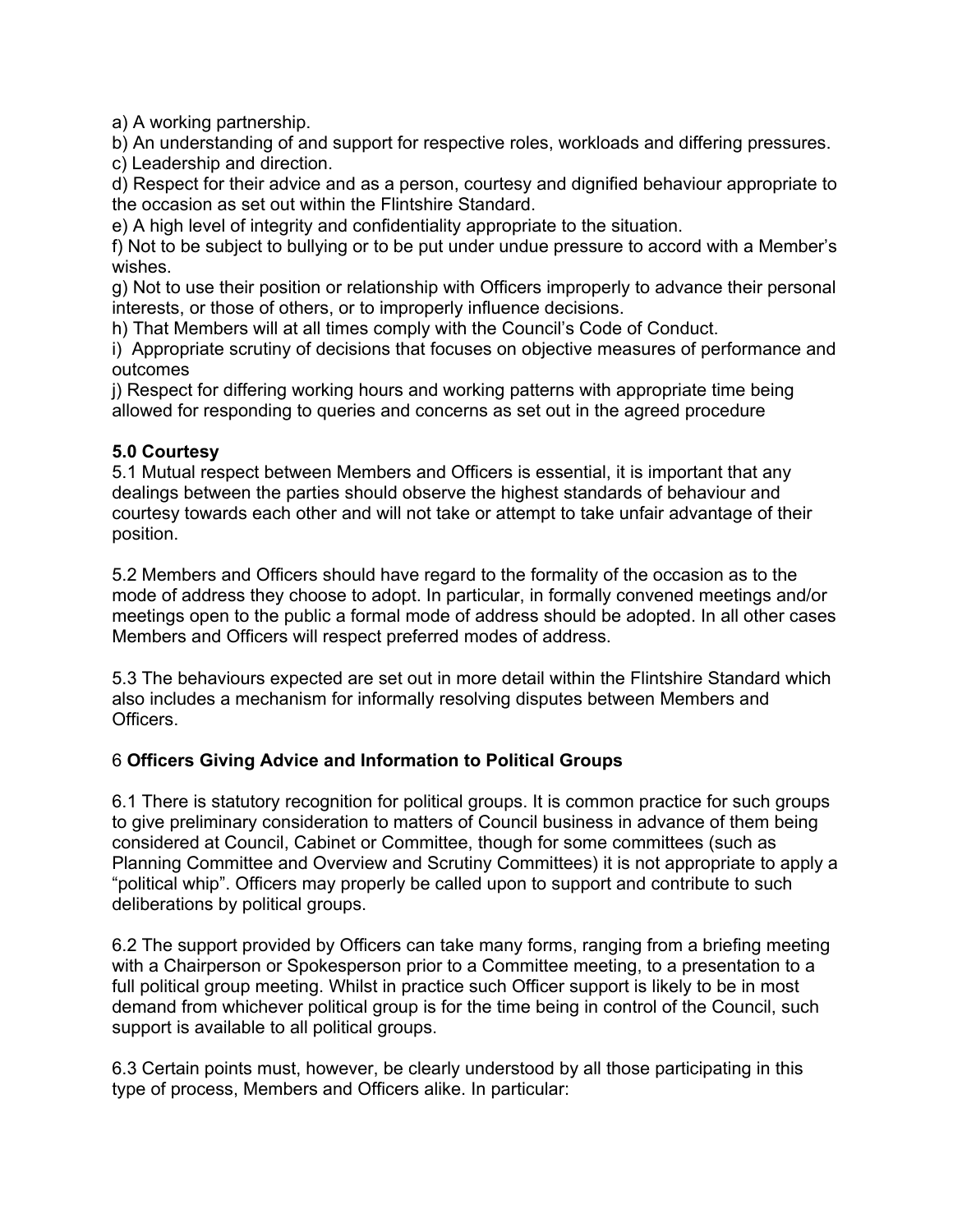(a) Officer support in these circumstances must not extend beyond providing information and advice in relation to matters of Council business. Officers must not be involved in advising on matters of political group business. The observance of this distinction will be assisted if Officers are not expected to be present at meetings, or parts of meetings, when matters of political group business are to be discussed;

(b) Political group meetings, whilst they form part of the preliminaries to Council decision making, are not empowered to make decisions on behalf of the Council. Conclusions reached at such meetings do not, therefore, rank as Council decisions and it is essential that they are not interpreted or acted upon as such; and

(c) Similarly, where Officers provide information and advice to a political group meeting in relation to a matter of Council business, this cannot act as a substitute for providing all necessary information and advice to the County Council or the relevant Committee or Sub-Committee when the matter in question is considered.

6.4 Special care needs to be exercised whenever Officers are involved in providing information and advice to a political group meeting which includes persons who are not Members of the Council. Such persons will not be bound by the National Code of Local Government Conduct (in particular, the provisions concerning the declaration of interests and confidentiality) and for this and other reasons Officers may not be able to provide the same level of information and advice as they would to a Members only meeting.

6.5 Officers must respect the confidentiality of any political group discussions at which they are present in the sense that they should not relay the content of any such discussions to another political group.

6.6 Any particular cases of difficulty or uncertainty in this area of Officer advice to political groups should be raised with the Chief Executive who will discuss them with the relevant Group Leader(s).

#### 7.0 **Support Services to Members**

7.1 Members will use support services and resources provided by the Council only for Council business. Support services shall not be used for political or campaigning activity, or for private purposes.

7.2 The Council provides support services to Members (including stationery, IT facilities, printing, photo-copying, travel, transport and parking arrangement, etc.) to assist Members in discharging their role as Members of the Council.

7.3 Support services are provided by the Members' Services Section of the Governance Portfolio. Individual services may, in addition, provide support to a Cabinet Member, Chairs of Committee and Panel Chairs.

#### 8.0 **Communications and Meetings**

8.1 Members and Officers will not, without the agreement of the author, copy a communication, whether physical or electronic, from a member of the public (including MPs, AMs or MEPs) or Member to another Member or to any other third party. This is not intended to restrict the normal sharing of correspondence by Officers with each other and their managers in order to respond to and handle that communication.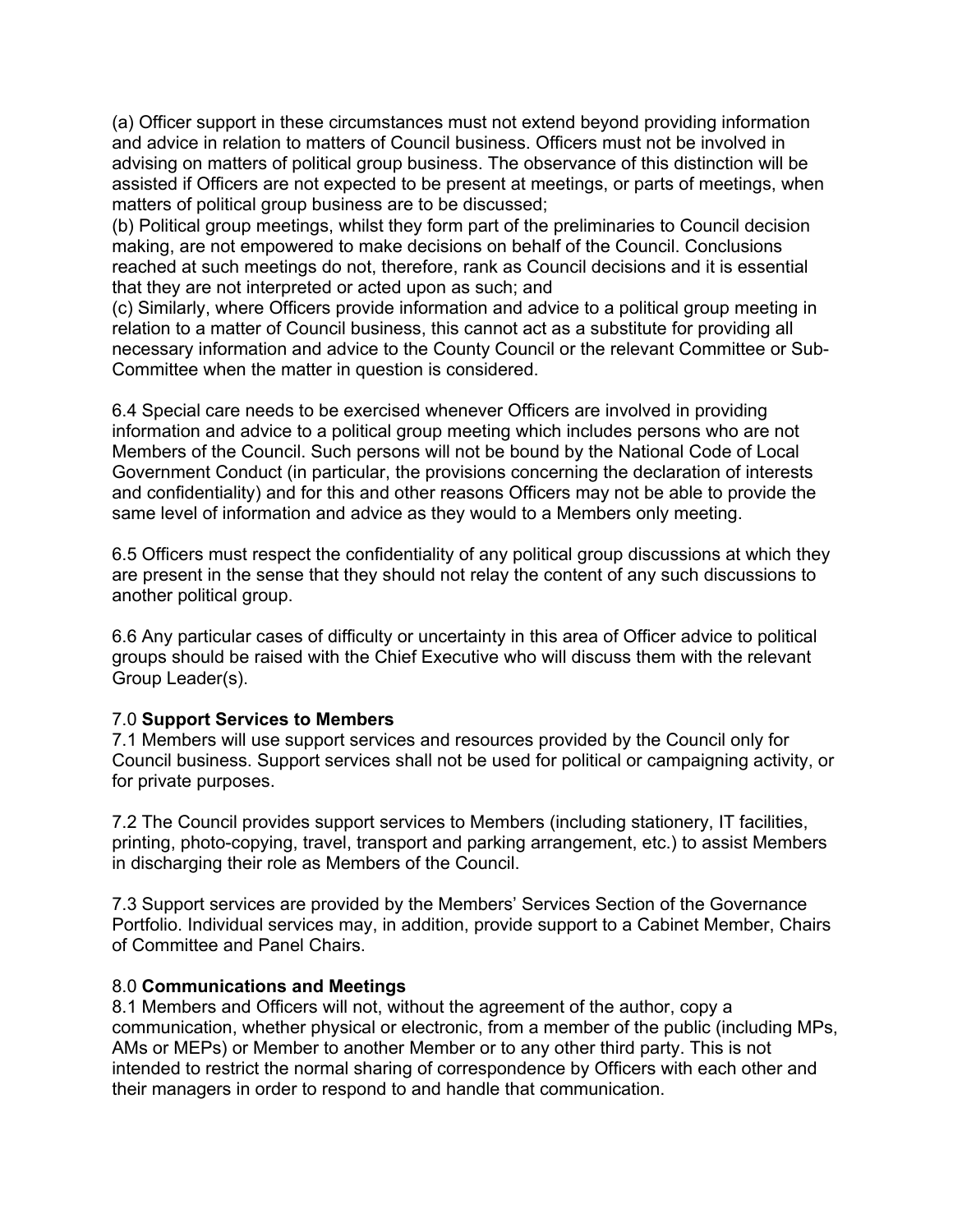8.2 Most correspondence between Officers or from Officers to Members will be open and may be copied as a part of the normal arrangements for dealing with the matter within it. Members and Officers may from time to time raise matters confidentially with each other and such confidences shall be respected.

8.3 It may be necessary or appropriate for an Officer to discuss the content of a confidential communication with a Member, particularly where political consultation is required before action is taken under Officer delegated powers. In these circumstances, the communication should not be copied or shown to another Member or the identity of the author revealed without the express permission of that author.

8.4 Official communications on behalf of the Council should be sent in the name of the appropriate Officer, rather than in the name of a Member. It may be appropriate in certain circumstances (e.g. representations to a Government Minister or Assembly Secretary) for a communication to appear in the name of a Member, but this should be the exception rather than the norm. Communications which, for example, create obligations or give instructions on behalf of the Council should never be sent out in the name of a Member.

8.5 Members and Officers need to meet or speak to discuss Council business. Officers will often keep a written note of such meetings as an aide memoire. Sometimes a more formal note of the discussion will be prepared such as a confirmatory email or minutes. Such record keeping is to be expected, and is normally taken to be agreed. Covert recording of meetings or conversations should not take place.

## 9.0 **Specific Member/Officer Working Relations**

9.1 Members and Officers will not allow a working relationship to become so close or appear to be so close as to bring into question the Officer's ability to deal impartially with other Members, political groups and other Officers. Where a Member and an Officer have a close relationship (whether familial, social, business, emotional etc) its existence must be declared, through the relevant process for declaring interests, so that appropriate steps can be taken to ensure that the relationship does not

- impinge upon the functioning of the Council or the exercise of council functions
- undermine or circumvent procedural safeguards
- impact upon the Council's reputation

9.2 Cabinet Members with Portfolios, and other appropriate members are routinely consulted by Officers, prior to making decisions under delegated powers, as required by specific requirements within the Constitution or based on the Officer's assessment of the significance of the decision.

9.3 The Cabinet Member and/or the Chair and/or the Vice-Chair of the Committee or Panel will be consulted as a part of the agenda preparation for meetings.

9.4 Officers having delegated decision-making Authority are entitled, where considered expedient, to refer a matter to the Cabinet Committee or appropriate Sub-Committee for decision. Officers of Cabinet Management are responsible for the contents of all reports submitted in their name.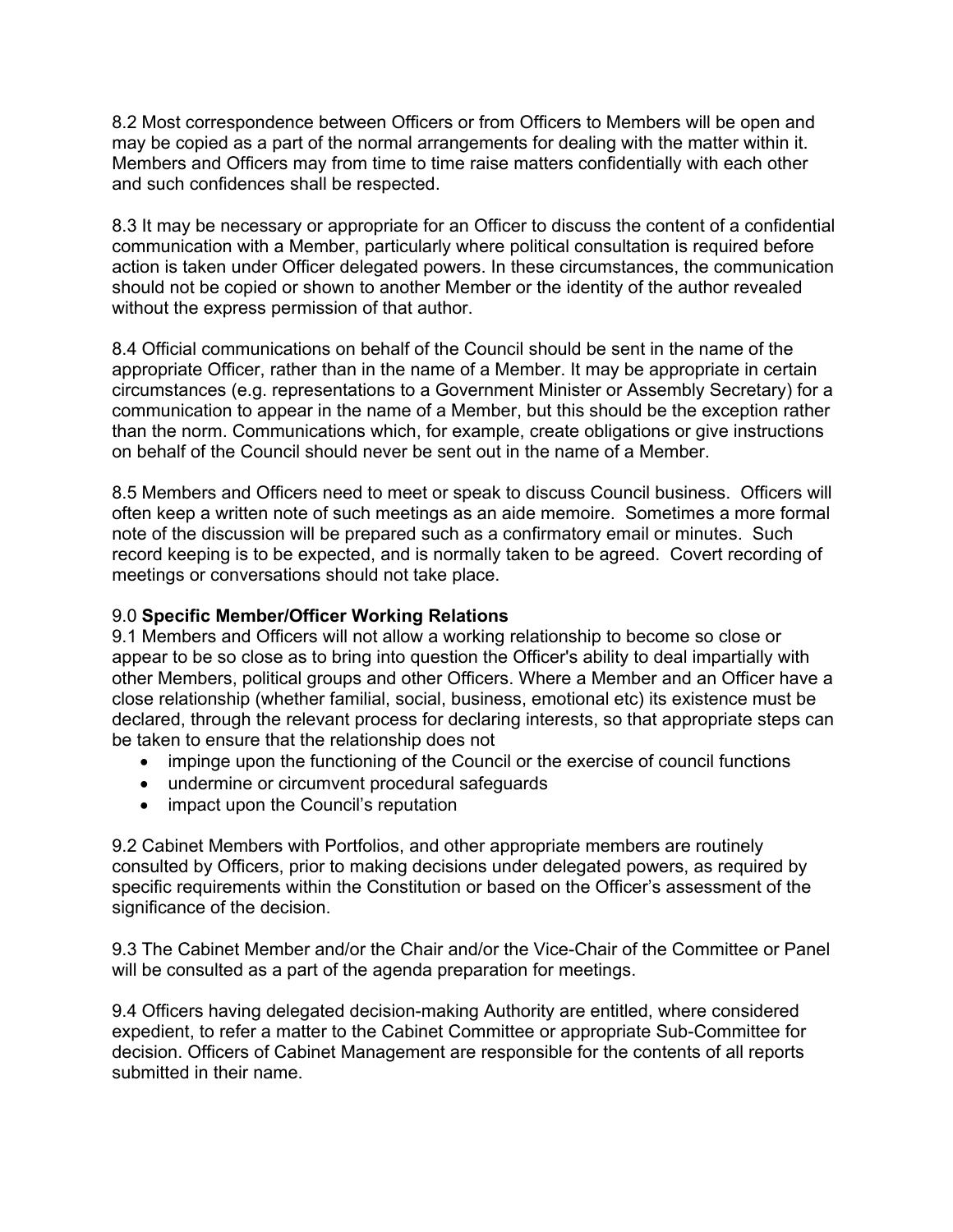9.5 Members must acknowledge that Officers within a department are accountable to their Chief Officer. Officers should always be prepared to assist Members, but they cannot go beyond the bounds of the Authority given to them by their Chief Officer and they must not be asked to do so. Members must also recognise that Officers are bound by professional standards, codes of conduct or professional ethics and they should not be asked to go outside of the bounds set in such codes.

## 10.0 **Involvement of Ward Councillors**

10.1 Ward Members will be invited to attend any public meeting organised by the Council which relates to issues affecting their ward.

10.2 Ward Members must be appraised of local issues affecting their ward and involved in any public meeting or consultation exercise. They must be notified, at the outset, of any consultation on a local issue affecting their ward.

10.3 It is the responsibility of a Member who invites an Officer to a public meeting, or who is present at a public meeting to which an Officer has been invited by others, to ensure that the Officer is treated with appropriate levels of courtesy and respect by those at the meeting.

## 11.0 **Members' Access to Information and to Council Documents**

11.1 Members have legal rights to access information and Council documents that go beyond the rights enjoyed by members of the public. The law relating to Member's rights to information is complex and includes common law and statutory rights. The Council has agreed procedures for what information will be shared with Members. If at any time a Member believes access to information or Council documents is being denied contrary to the Member's legal rights the issue should be raised with the Monitoring Officer or a member of the Legal Service.

# 12.0 **Confidentiality of Reports and Correspondence**

12.1 All Chief Officers have a duty to satisfy themselves that Committee reports to which they are signatories are only classified as 'exempt information' when the statutory criteria for confidentiality are met. The Chief Executive and the Chief Officer, Governance have an overriding responsibility to determine this compliance.

12.2 Once a report has been issued within Part II of the agenda for a meeting and until a Committee decides that it should be discussed in public, Members and Officers must respect the confidentiality of the report and not disclose it to a third party.

12.3 It does not, however, follow that all the contents of the report must be regarded as secret. It may only be certain items of information or terms of negotiations that justify the inclusion of that report within Part II; other aspects may already be within the public domain or otherwise outside the definition of 'exempt'. A Member may accordingly refer to these aspects in discussions with third parties but must exercise proper care and judgement not to reveal those elements of the paper which are protected but it will always be prudent for that Member to consult the Chief Officer, Governance before doing so.

#### 13.0 **Access to Council Premises**

13.1 All Members of the Council shall be entitled to use, and have access to, any Council building or premises, when that building or the premises are open, as follows:

a) anywhere which is open to the public;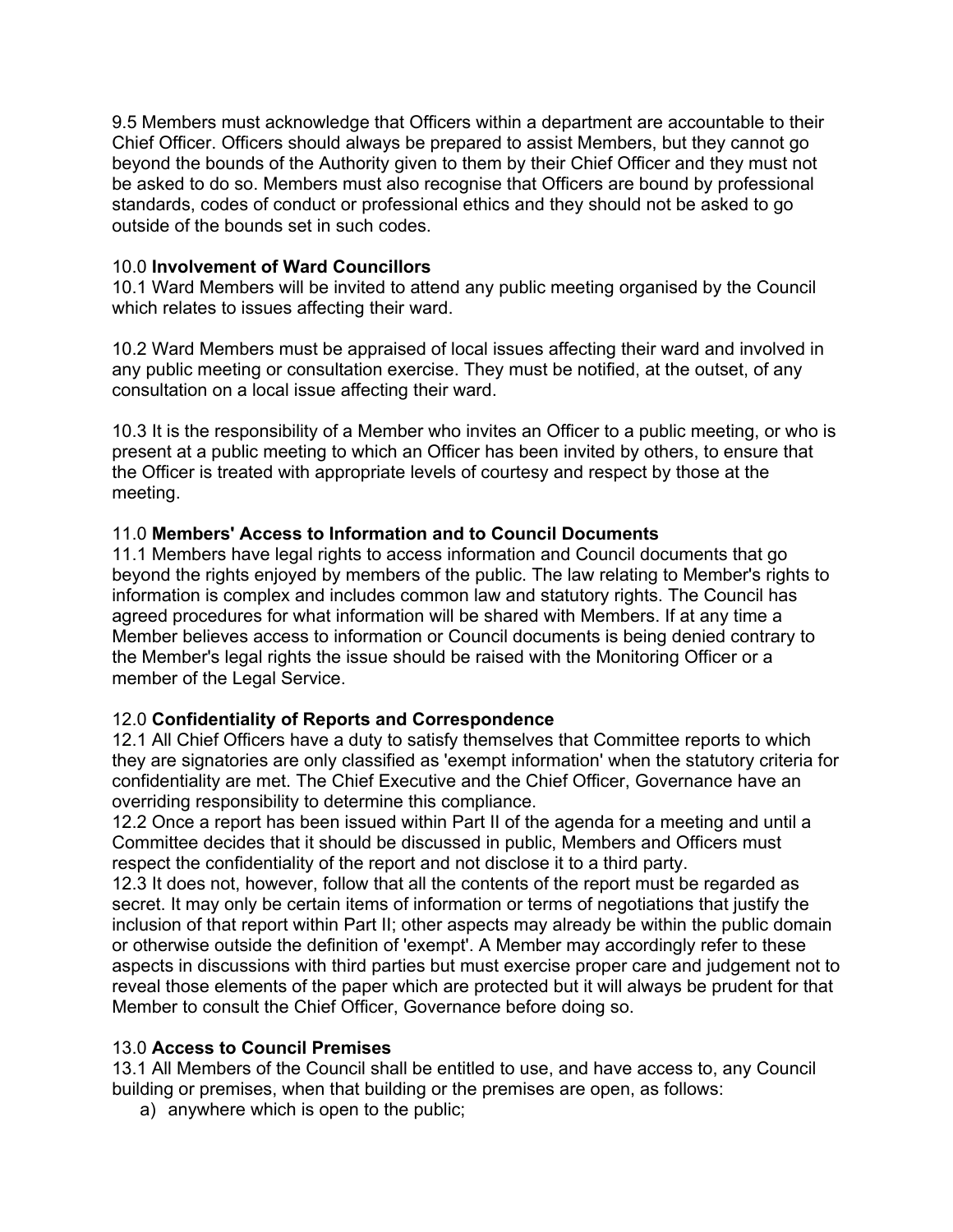- b) the Council Chamber and Committee Rooms for the purposes of attending and/or observing scheduled meetings of the Council, its Committees and Sub-Committees, Fora and the Cabinet (subject to any restrictions set out in the Access to Information Procedure Rules) or any public meeting held in those rooms by any other agency or body.
- c) areas set aside for the use of Members as a whole (such as the Members' Services Suite), as a group (such as group rooms), or as an individual (such as the Leader's office, Chair's parlour etc)
- d) any room to which the Member has been invited for a meeting by an Officer.
- e) the canteen

13.02 Such access is to be used for Council purposes and fulfilling the Member's role and responsibilities within the Council only. Members, when they are not acting in pursuit of their roles and duties as a Member, have no greater rights of access to Council buildings and premises than members of the public.

13.3 There is a general presumption that Members will not require access to Council buildings outside of the hours 7.30 am to 7.00 pm except for scheduled or public meetings referred to in 13.1 above. In exceptional circumstances where a Member remains in the building beyond 7.00 pm, he/she must inform security of his/her presence and location and give an indication as to how long he/she intends to stay.

13.4 Where individual Groups have been allotted rooms for their sole use ("group rooms"), Members of that group shall be entitled to have access to the group room subject to any reasonable restrictions which that Group may wish to place upon access from time to time.

13.05 Members shall not be entitled to enter certain restricted sensitive areas including the central computer suite, benefits service (including the corridor on that part of the ground floor on Phase 2), payroll, and child protection unless by invitation of the Chief Officer or a duly authorised Officer in exceptional circumstances.

13.06 Subject to 13.01 and 13.05 above, Members will not be entitled to enter other areas in Council buildings so as to preserve the physical security of personal data under GDPR and so as to respect the fact that they are workplaces where Officers are expected to be concentrating on their duties. Members may enter such areas following express invitation to attend a meeting with an Officer, or to arrange a meeting with an Officer. When seeking meetings, Members will endeavour to make appointments with Officers in advance giving them sufficient time to research the matter to be discussed. A suitable venue for the proposed meeting will be arranged at that time.

13.07 In situations where Members and Officers inadvertently meet in the course of their business there should be no expectation on the part of the Member that the Officer will deal with any issue that the Member wishes to raise, unless both agree that it is an urgent issue which cannot wait for a formal appointment to be arranged.

#### **14.0 Criticism of Members and Officers**

14.1 As employer, the Council has a duty to provide and maintain a working environment which is reasonably tolerable to all employees and to protect them from unacceptable treatment and behaviour and unauthorised interference in work duties. All Members must